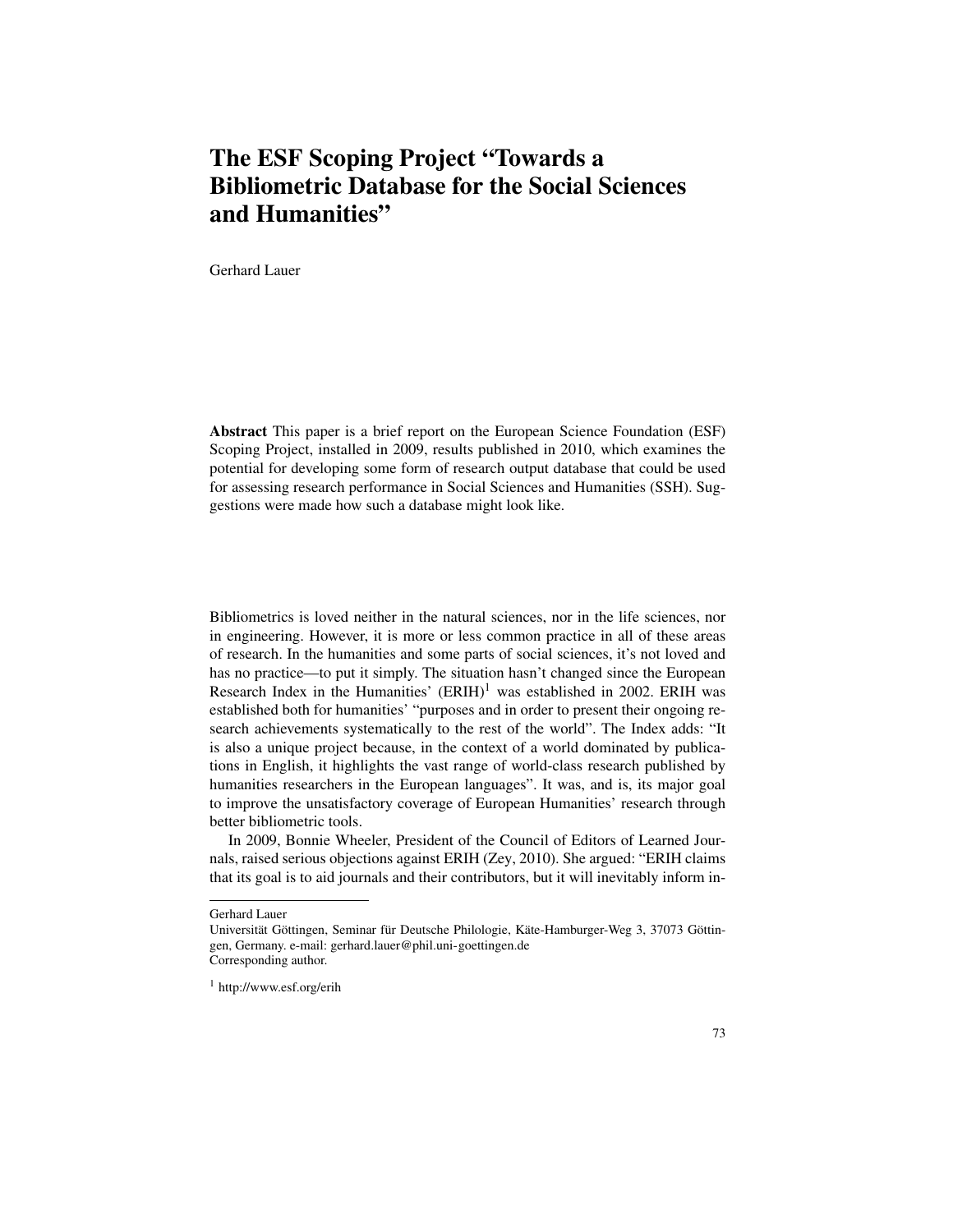stitutional assessments and may result in rigid common protocols for scholarly journals" (Wheeler, 2009, cf. Wheeler, 2011). Wheeler's concerns are those of many editors regardless of whether their journals are ranked in the ERIH list or not. Maybe not the best, but certainly the most common argument is a different one: In principle, research output in the humanities is not countable and even social sciences are to be treated differently from the science, technology, engineering and medicine (STEM) disciplines. Finally, there is an incongruity between the steadily growing numbers of publications and the need for a fair and effective practice of peer review for sufficient library budgets and preservation services. Because the entire system is heavily dependent on tax payer's money, research organisations are calling for an alternative. They advocate for university-based and open-access publishing models (Harley & Krzys Acord, 2011). Not only bibliometrics, but the whole system is challenged and will be under much more pressure in the next years than it is today (Leydesdorff, 2001).

The Agence National de la Recherche (ANR), the Arts and Humanities Research Council (AHRC), the Deutsche Forschungsgemeinschaft (DFG), the Economic and Social Research Council (ESRC), and the Nederlandse Organisatie voor Wetenschappelijk Onderzoek (NOW) react together with the European Research Foundation to the challenges given by the current pressure to establish a more robust bibliometric database for assessing the impact of all types of research output in the domains of social sciences and humanities (SSH). They ask how a bibliometric database for the humanities and social sciences can be developed that more accurately represents humanist work than current citation indices like ERIH or newer 'usage' indices. A European scoping project was installed in 2009 given the question: "What is the potential for developing some form of research output database that could be used for assessing research performance in SSH?" In the field of social sciences and humanities the main problems are well known, i. e. the wider scale and variety of research outputs from SSH, the need to consider national journals (in particular those published in languages other than English), and the highly variable quality of existing SSH bibliographical databases due to the lack of a standardized database structure for the input data. On the other hand, it's obvious how rapidly Web of Science (Thomson-Reuters), which is the former Science Citation Index/Social Sciences Citation Index/Arts and Humanities Citation Index, and Scopus (Elsevier) expanded their coverage of social sciences and humanities journals in the last years. Web of Science has increased the covered number of SSH journals from 1,700 in 2002 to 2,400 in 2009. And Scopus, much stronger in the field, added 1,450 SSH journals in 2009 to its collection of more than 3,500 SSH journals. Moreover, Scopus has already started to add bibliographic meta-data on highly cited books in its database. So-called regional journals are an increasing part of these two main bibliometric database providers. In March 2014, Elsevier indexed 30,000 books, expecting to index around 75,000 by the end of 2015 (Scopus blog, see Dyas, 2014). And, as Henk Moed puts it, Google is already the poor man's bibliometrics. (Moed et al., 2010, p. 19; cf. Harzing & van der Wal, 2009). The driving force, however, is the interest of many researchers and universities to make their results more visible.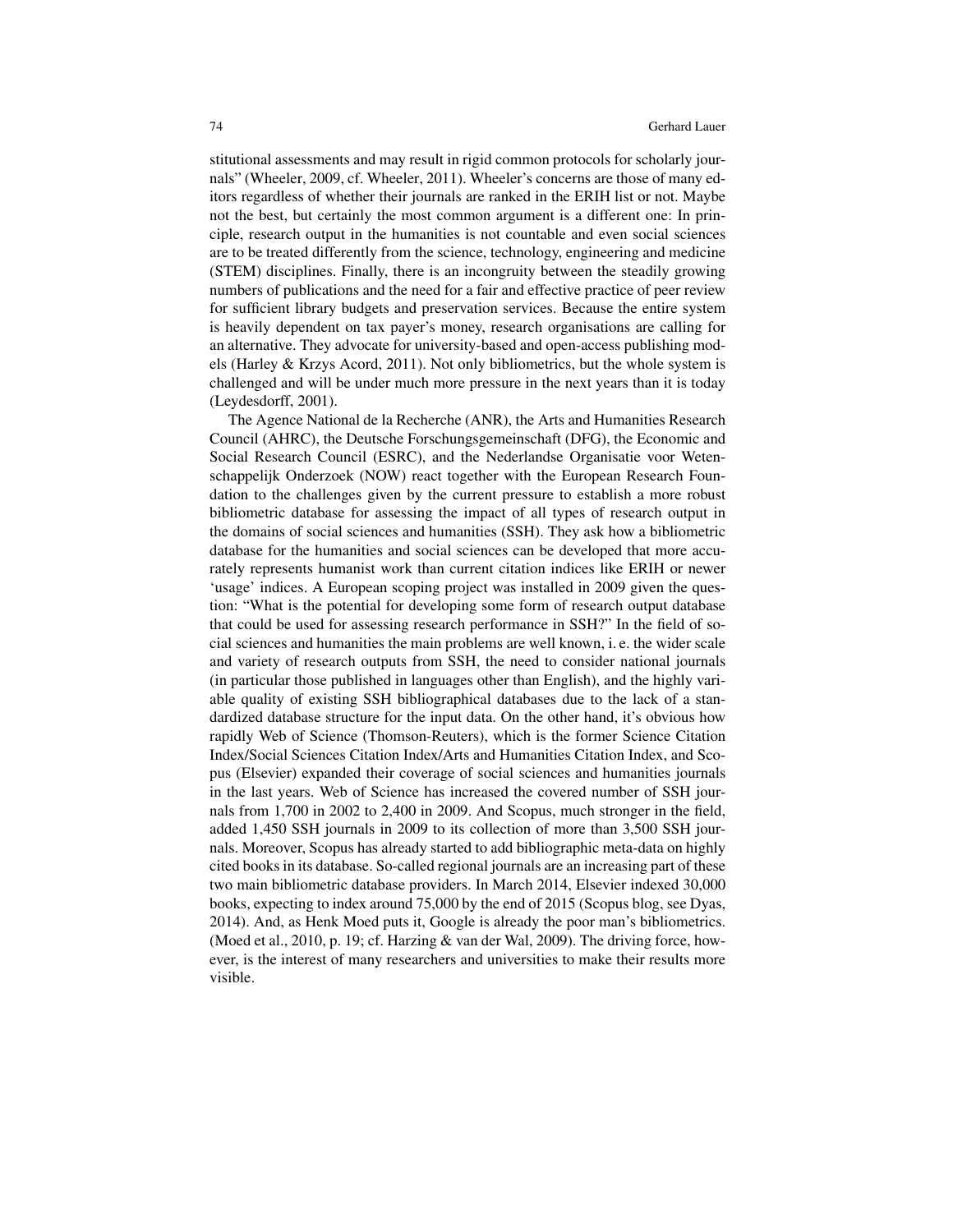## The ESF Scoping Project 75

Within this situation, the European Scoping Project (cf. SPRU, 2009) understands bibliometrics in a broad sense, from bibliographic to statistics, and was taking political, strategic and operational issues into account. Two experts—–Diana Hicks and Henk Moed—–were asked to give a short report on the actual situation of SSH bibliometrics (Hicks & Wang, 2009; Moed et al., 2010). After having discussed the evaluations by Hicks and Moed, the scoping project board members developed a variety of solutions and examined more closely six suggestions: First, create more comprehensive national bibliographic systems through the development of institutional repositories. Second, enhance and build upon existing national documentation systems like METIS in the Netherlands or the DRIVER initiative through the creation and standardization of institutional research management systems. The third suggestion discussed the possibilities for a new database of SSH research outputs from publishers' archives and institutional repositories, and adding to this appropriate data on enlightenment literature and curated events. A further point considered was to take advantage of the competition between Web of Science and Scopus to strengthen the coverage of SSH research outputs, and of the potential of Google Scholar to become a more rigorous bibliometric database provider. The fifth suggestion was whether it would be suitable to integrate the specialized SSH bibliographic lists into one comprehensive bibliographic database. And last, there was a discussion on the chances to encourage the further development of the Open Access approach, since it offers a potential means to overcome barriers of accessibility and to enhance the visibility of SSH journals and books published by small European publishers.

Advantages and disadvantages of each approach were weighed out and recommendations were given. These recommendation were based on a combination of top-down and bottom-up actions, with an emphasis on extensive bottom-up involvement in the development of an SSH bibliometric database. Main functions of the recommendations were to provide accountability with regard to the use of public funds, to assess research quality, to provide a comprehensive overview of SSH research outputs in Europe, to map the directions of SSH research and to identify new emerging areas of interdisciplinary SSH research. The four recommendations were:

- 1. Defining the criteria for inclusion of SSH research outputs and establishing a standardised database structure for national bibliometric databases;
- 2. exploring the option of involving a commercial supplier in the construction of a single international SSH bibliometric database;
- 3. conducting a pilot study of one or several specific SSH disciplines; and
- 4. longer-term expansion and enhancement of the SSH bibliometric database.

The required actions for each recommendation were laid out, to mark very concrete further steps. The roadmap was described as a two year way towards a bibliometric database for the humanities and social sciences. The full report was published with both research reports by Moed and Hicks (Martin et al., 2010; Moed et al., 2010; Hicks & Wang, 2009).

The European Science Foundation has already reacted and recently signed a memorandum of understanding with the Norwegian Social Science Data Services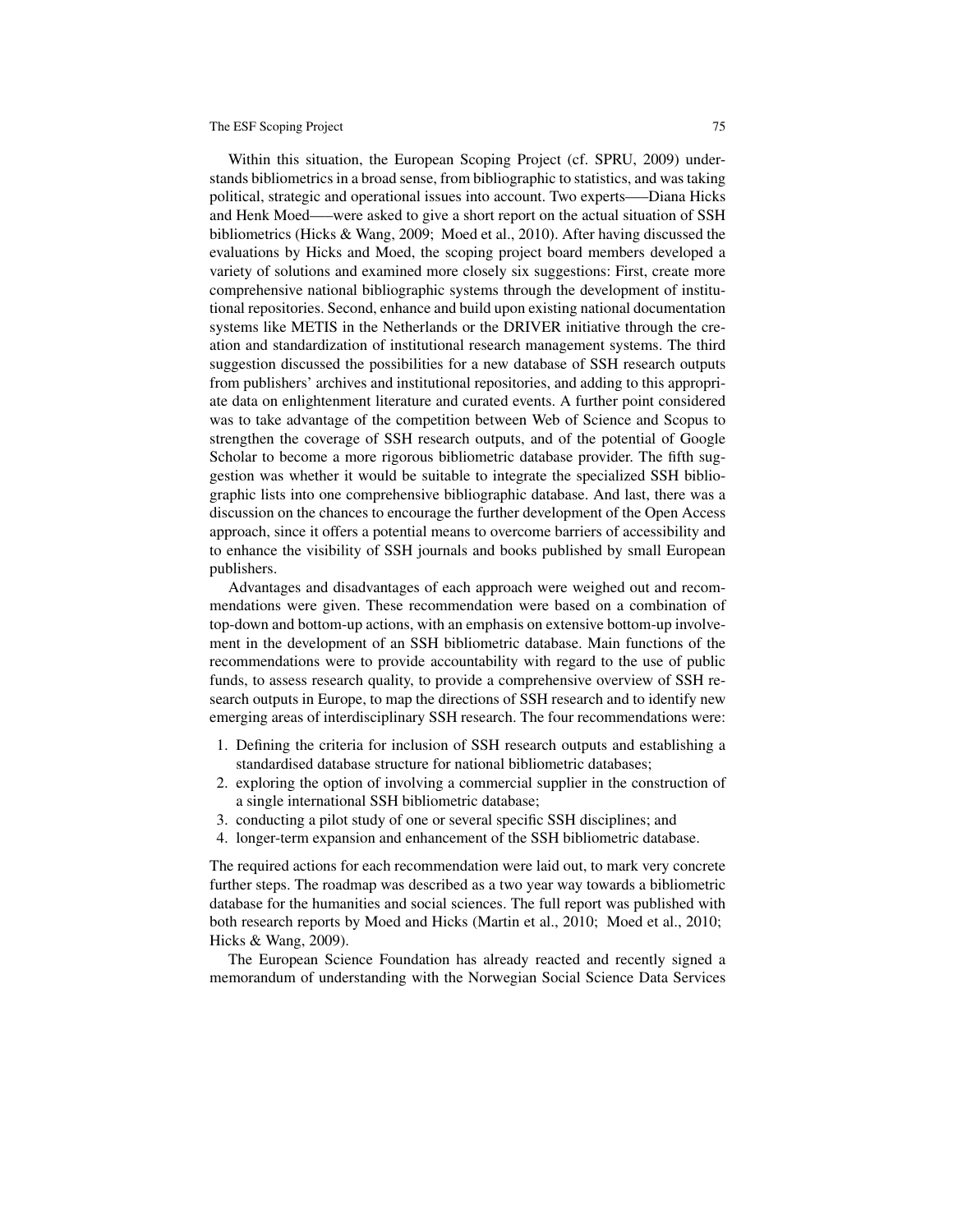(NSD). The decision was made to transfer the ERIH to the NSD website, where it is possible to submit new journals. However, no decision has been reached whether ERIH should play a larger role, while the oligopoly of major publishing houses and their bibliometrics steadily enlarge their positions. New ways of open review ratings with self-publishing have stepped into the field. The rise of ResearchGate is but one example for an alternative score out of a scholarly social network with no less problems of fair indexing (Murray, 2014). How to change the conduct of social sciences and humanities and their reputation-based system towards a more data-based is still an open question. Neither the established reputation-based system nor a more quantitative combination of many indices is better, more abstract or more valuable. Fairness cannot be born from the head of computers and of scholarly networks alone.

## References

- Dyas, E. (2014, March 31). *Scopus content update: the Arts & Humanities*. Retrieved from http://blog.scopus.com/posts/scopus-content-update-the-artshumanities
- Harley, D. & Krzys Acord, S. (2011). *Peer review in academic promotion and publishing: its meaning, locus and future*. Berkeley, CA: Center for Studies in Higher Education. Retrieved from http://escholarship.org/uc/item/1xv148c8
- Harzing, A.-W. & van der Wal, R. (2009). A Google Scholar h-index for journals: An alternative metric to measure journal impact in economics and business. *Journal of the American Society for Information Science and Technology*, *60*(1), 41–46. doi:10.1002/asi.20953
- Hicks, D. & Wang, J. (2009). *Towards a bibliometric database for the social sciences and humanities—a European scoping project* (Annex 1 of the report "Towards a bibliometric database for the social sciences and humanities—a European scoping project"). Sussex: Science and Technology Policy Research Unit. Retrieved from http://www.dfg.de/download/pdf/foerderung/grundlage n dfg foerderung/informationen fachwissenschaften/geisteswissenschaften/ annex\_1\_en.pdf
- Leydesdorff, L. (2001). *The challenge of Scientometrics. The development, measurement, and self organization of scientific communications*. Boca Raton, FL: Universal publishers.
- Martin, B., Tang, P., Morgan, M., Glänzel, W., Hornbostel, S., Lauer, G., ... Zic-Fuchs, M. (2010). *Towards a bibliometric database for the social sciences and humanities—A European scoping project* (A report produced for DFG, ESRC, AHRC, NWO, ANR and ESF). Sussex: Sience and Technology Policy Research Unit. Retrieved from http://www.dfg.de/download/pdf/foerderung/ grundlagen\_dfg\_foerderung/informationen\_fachwissenschaften/geisteswisse nschaften/esf\_report\_final\_100309.pdf